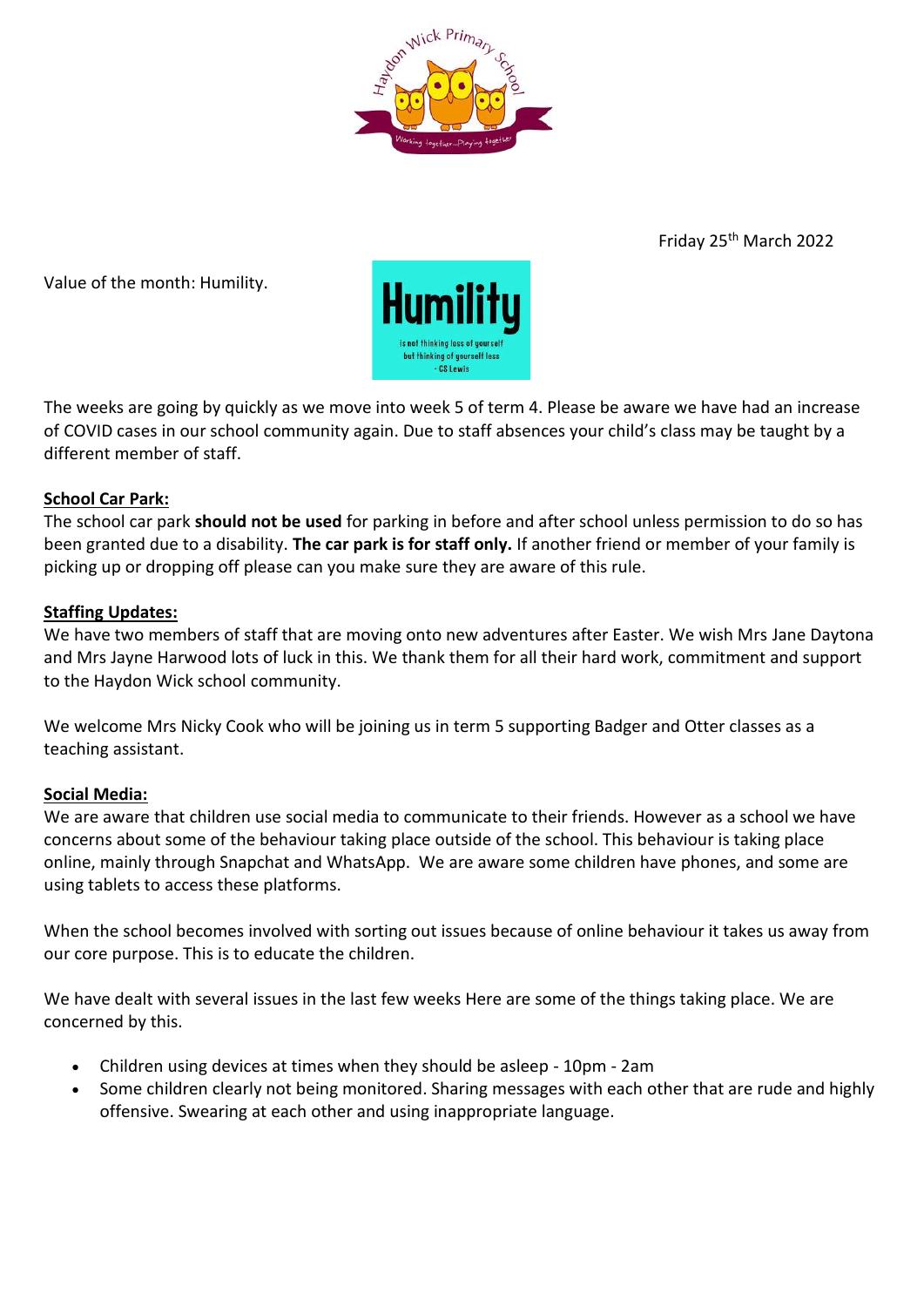

**PLEASE** can you monitor your child's use of technology. Are your supervising and monitoring how they interact online? Do you talk regularly about being online? Do you ensure phones and tablets, and gaming consoles are not in children's bedrooms at night?

As families you receive many updates from school, this can be overwhelming. Please can we ask you to review your child's activity online.

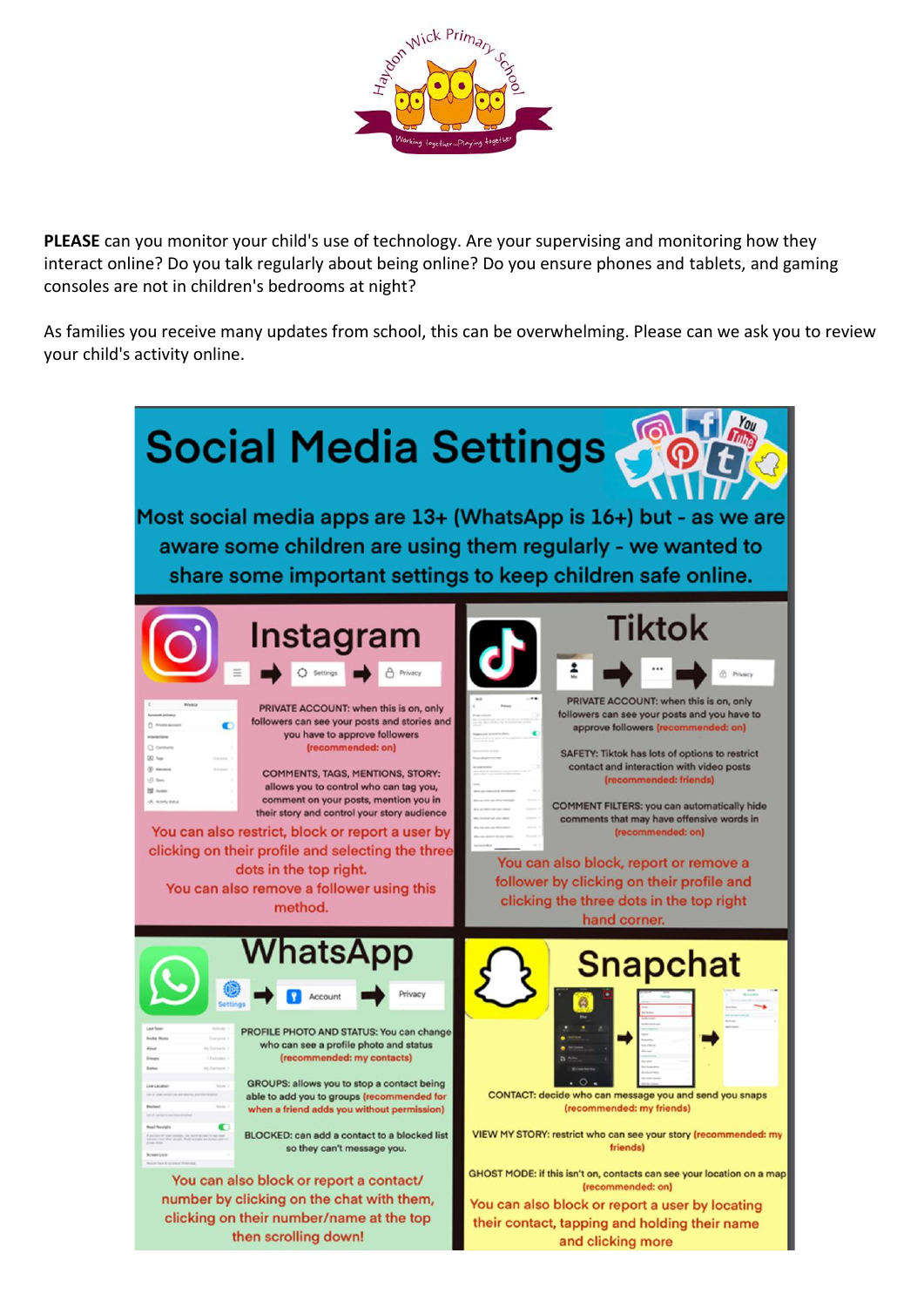

#### **Haydon Wick PTA:**

Please see posters below with details of events that the PTA are running to raise funds for all our children at Haydon Wick School.

Tickets are not available in advance for the disco – please pay on the door.

Tickets for the Easter Egg Hunt are **only available in advance** from the school office. Cake donations to sell on the day will be gratefully received – please drop them into the office.



**Fundraising:**  Thank you for your recent donations, confirmation of monies raised as follows: NSPCC Number Day - £200.70 Comic Relief - £237.70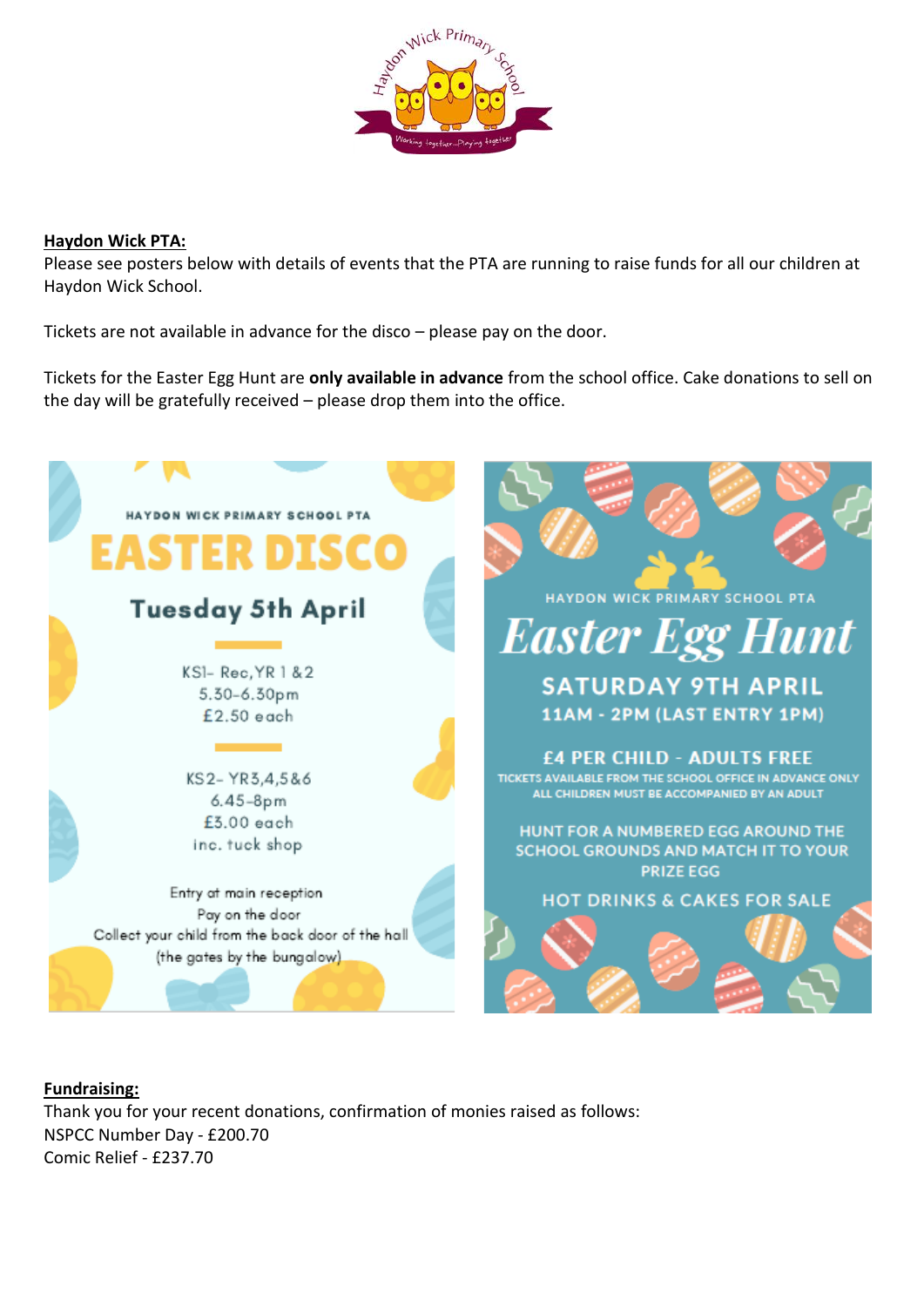



# **Dates to Remember:**

**Monday 28th March** Junior Music Festival @ The Wyvern

**Tuesday 29th March** Parents Evening 3:45pm-5:30pm

**Wednesday 30th March** Parents Evening 4:00pm-7:00pm

**Tuesday 5th April** PTA school disco Rec, Yr1, Yr2 5:30-6:30pm Yr3, 4, 5, 6 6:45-8:00pm

**Saturday 9th April** PTA Easter Egg Hunt 11am-2pm

**Friday 8th April** End of term 4

**Monday 25th April** Term 5 starts

**Wednesday 27th April** Badger and Otter class trip to Chedworth

**Thursday 28th April** Strings Roadshow

**Thursday 28<sup>th</sup> April** Yr3 Swimming Lessons (10 weeks: 28<sup>th</sup> April to 7<sup>th</sup> July)

**Monday 2nd May** Bank Holiday - school closed

**Monday 9th May- Thursday 12th May** KS2 SATS week

**Thursday 19th May** Census Day

**Monday 23rd May- Friday 26th May** Year 6 residential trip to Grittleton House